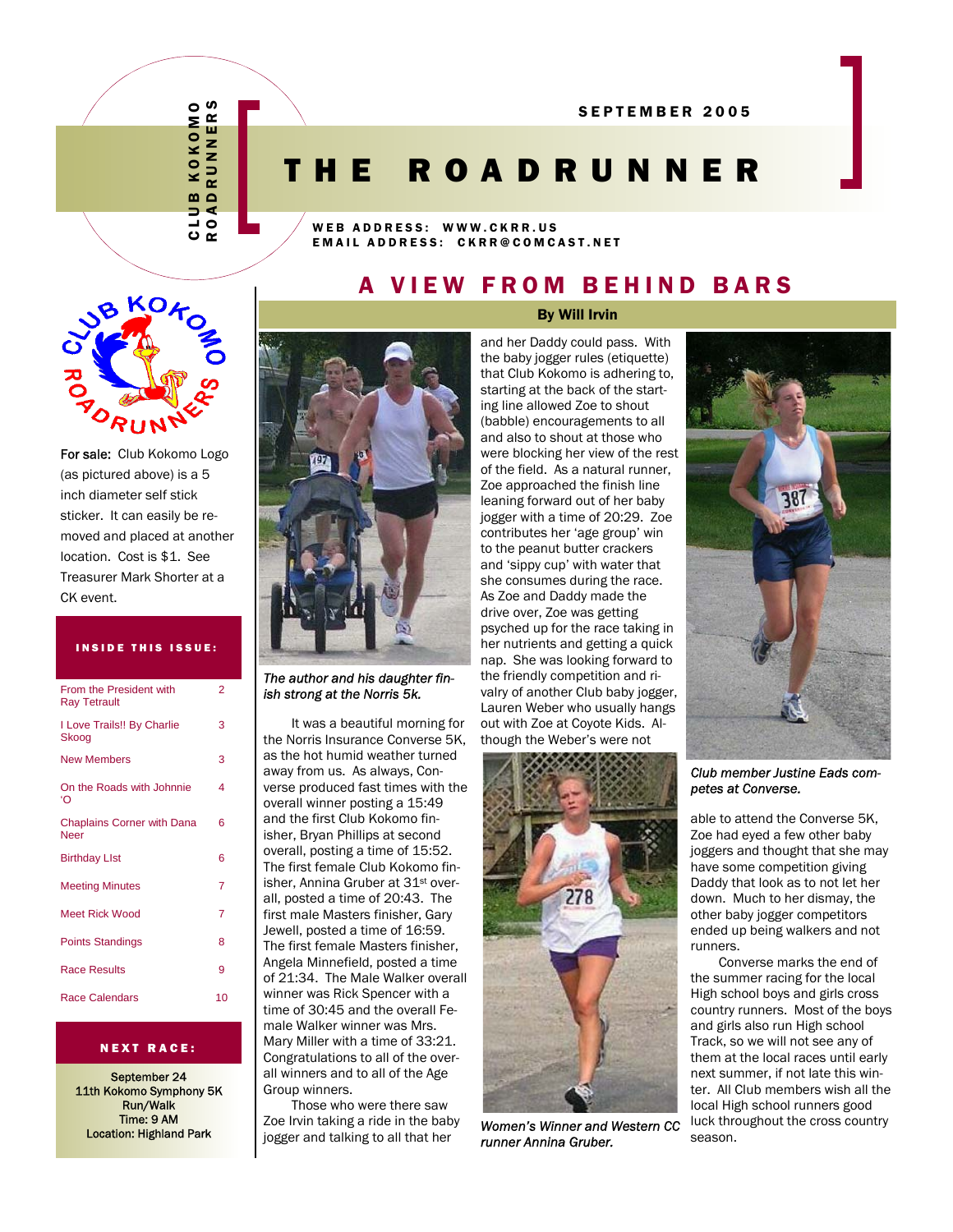### FROM THE PRESIDENT

#### By Ray Tetrault

was to run a per-

#### San Francisco Marathon or Bust

My family and I loaded up our bus and began our journey across the United States to run the San Francisco Marathon on July 27<sup>th</sup>. Included in the passenger list was our children, Megan, Matt, Mike, and Mindy, Fil, our foreign exchange student from Serbia, and his brother Dusan, Mike's friend Emily, and Robin and I. This was the maiden voyage for our bus. First, let me say, that driving across the U.S. is a fantastic way to see the beauty of our wonderful land and meet people with differing cultural customs.

The bus ran so well we went five hours further than we thought we could drive on the first day. We tried to find a place in Cheyenne, Wyoming to spend the night, but there was no room due to a weeklong rodeo in town. I wonder if Mary and Joseph felt like we did. We couldn't find a stable so we drove further to Laramie, Wyoming. Day two of our trip we drove through Medicine Bow National Forest. The cool air was refreshing! Our goal was to go to Salt Lake City, but the fuel pump gave out and left us in Green River, Wyoming

for a day. So our short day of driving on Friday turned into a VERY long day. We drove all night arriving at 5:00 a.m. Saturday morning. We grabbed a few hours sleep and headed into San Francisco to pick up our packets and see the city for the first time.

Sunday morning Robin and I woke up at 2:45 a.m. and drove into San Francisco. The numbers of people milling all around us were runners, spectators and the evening crowd people trying to figure out which way home was. There was a heavy fog the morning of the marathon. Robin and I began the trek out towards Fishermen's Wharf and the Golden Gate Bridge. Our goal

sonal best for Robin of 5:15. We were quickly put behind schedule as the only bathroom facilities in the first 9 miles was 2 porta-pots at the 2 mile mark. When we got to the next ones at the 9 mile mark we had better than a 10 minute wait. The course was a steady diet of long uphill climbs and steep, sharp descents. Thrown in the mix of uphill climbs were two climbs at a 37% grade. I was looking for a ski lift, but I never found one. Those two grades were burners! Mile 16-19.7 was one long hill from the beachfront to the

highest point in San Francisco. This climb took some of the gas from our tanks. We made the top



*Ray and Robin proudly display their finishers medals from Robin's personal record marathon.* 

and looked down over the city beginning our run back down to the Giants Stadium. We finished in

5:25, not making our goal, but excited that Robin had her personal best by almost 26 minutes on a course that was easily the hardest she has ever run. Next stop is Bar Harbor, Maine with CKRR.

 On our return trip to Kokomo we stopped at Yosemite National Park, Grand Sequoia National Park, Las Vegas, Hoover Dam, Zion National Park, Bryce Canyon, the north rim of the Grand Canyon, Mesa Verde, Durango, Alps of the Americas drive, and finally Grand Lake, which is the largest natural lake in Colorado. If you haven't ever been out west to see the wonderful creation of God, begin making your plans now and take as much time as you can. One friend thought we must be very tired as we did too much, but my thinking is I have 50 weeks to rest up for the next vacation!



If you haven't ever been out west to see the wonderful creation of God, begin making your plans now and take as much time as you can.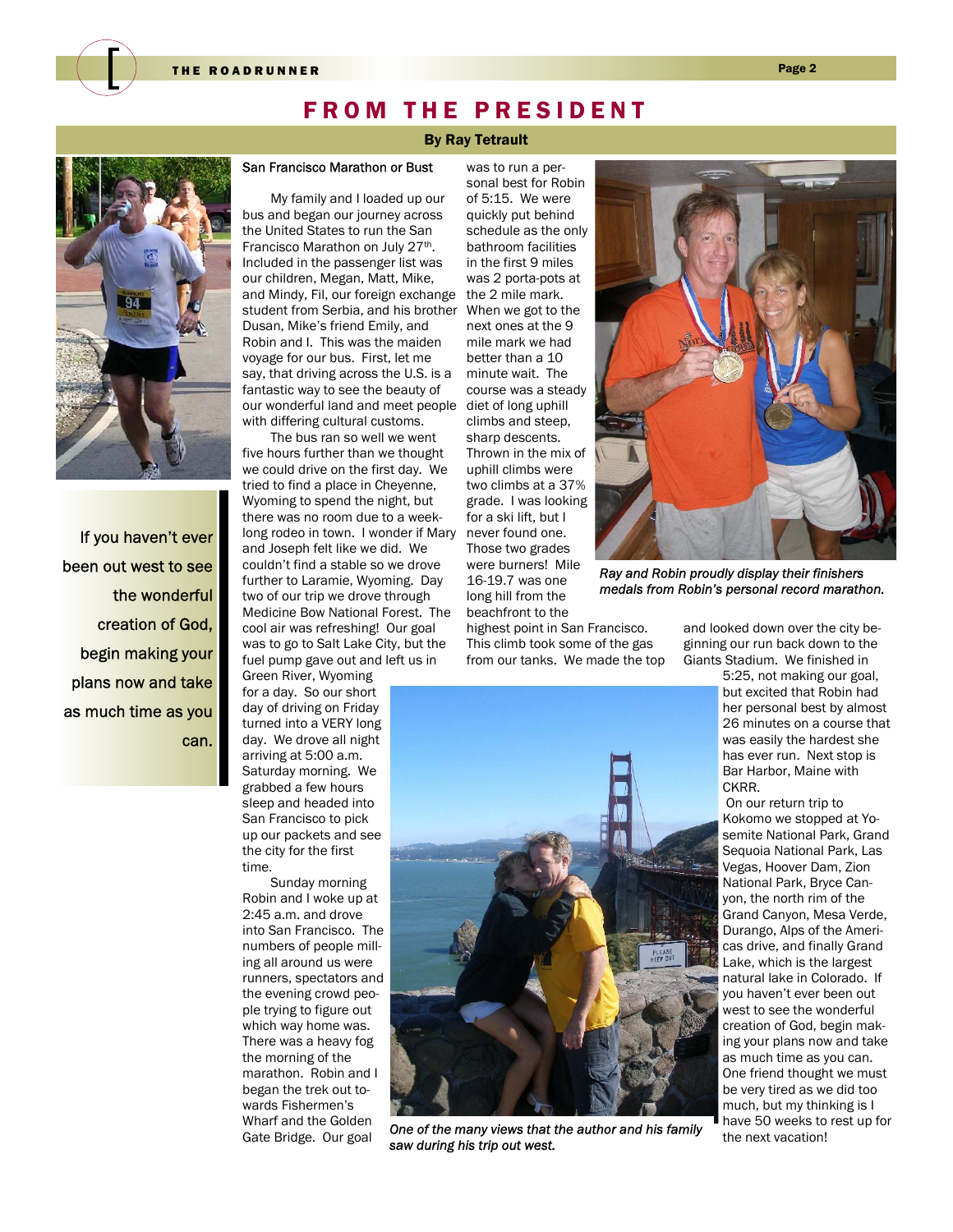Page 3 SEPTEMBER 2005



If you love trails, parks, and greenspace the same way I do, please plan on attending a special meeting of the Wildcat Creek Foundation on Wednesday evening, Sep 21, 7:00 PM, Rodgers Pavilion, in Highland Park. Many of us will already be at the park and we will have food and drink to fortify attendees as we learn what can be done to preserve, protect, create and restore greenspace throughout the Wildcat Creek Watershed. If you would like an agenda for the meeting or more information call 457-2607 or runckrr@aol. com.

 In a perfect world Oakbrook Valley and the former Delco Park would be a community parks connected to other recreational and natural areas with a system of greenway corridors. In the case of Oakbrook Valley we have a near perfect situation because the church has allowed our local schools, Club

### I LOVE TRAILS!!

#### By Charlie Skoog

Kokomo, and Breakaway Bicycle Club, the use of their grounds for our fitness and fellowship endeavors.

 Many thanks to Doug Mygrant and Oakbrook Community Church for allowing the Valley to be used to host the Western Invitational and CK XC races on August 27. Special thanks to adjacent landowner, Bob Auth, for opening his land and pioneer village, thus creating one of the best 5K cross country courses I have ever visited or run on. Coach Dana Neer, Western alum and assistant Gary Jewell who was course manager, and the entire Western staff, along with many additional CK volunteers did an outstanding job turning this dream course into a running reality.

 The Western Invite Open Race was also the first chance for many of us to try out the fantastic Club Kokomo Brooks technical apparel. Thanks Brian and Patti! Some of us may not be as fast as we used to be but we sure looked good and what better way to represent the best and most active running and walking club in Indiana. Some may think this statement is an exaggeration but with Coyote Kids, Relay, our Race for the Cure Team, marathon training, special marathon trips, club road trips and point races, it really is an understatement.

 Club Kokomo was well represented at another recent trail adventure, the 15th Annual Howl at the Moon 8 Hour Run & Walk. The Howl is one of the best and most popular ultra-marathon races in North America. All I can say is you must try it to truly appreciate the experience. The difficulty is balanced by the encouragement and organization of the wonderful Kennekuk volunteer team. This year in extreme heat and humidity, two time defending champion and course record

holder Scott Colford proved he is human running strong for about 6 hours before succumbing to heat exhaustion, but still finishing second with 55.93 miles. In the highly competitive walk division, Russell Fox improved on last year's second place finish winning it all with 33.4 miles. Robin Michael finished a strong fifth with 30.11 miles. In the master's division competing against some of the top women ultra runners in the Midwest, Roxane Burrous was seventh and Kim Anderson tenth with 36.69 and 32.9 miles. CK grandmaster's taking home a coveted wolf's head award included myself, John Sites, and David Hughes with 41.98, 39.48, and 34.4 miles respectively. As I type this article I am 16 days removed from an extreme test of endurance, will, stamina, and exercise in managing one's body. The physical experience for me, however, becomes secondary to the spiritual journey as I ultimately realize I am not alone in any endeavor and that I can accomplish all things, giving all the credit and glory to the source of my strength. With that realization I can hardly wait until next year's Howl!

 My next trip back home will be on Sunday, September 26, for the nationally recognized, Wild Wild Wilderness 7.6 Mile Trail Run. I am looking for CK members to participate in the Open Club and Mixed team divisions. The preregistration deadline is Sept. 12 and you can register or get more information at www.kennekuk. com. For team and carpool information give me a call.

 Good luck to all our scholastic runners and fall marathoners. See ya on the roads and trails!

"Some of us may not be as fast as we used to be but we sure looked good and what better way to represent the best and most active running and walking club in Indiana."

> N<sub>N</sub> MEMBER<br>MEMB

로<br>교

MBに

ᅎ ശ

# BULLETIN BOARD

John Wiles purchased a size large royal blue CK Jacket and would like to get an extra large instead. Anyone interested in purchasing John's size large for \$36 (his cost) contact me at the number or address on the front of the newsletter and I'll pass along your name to John.



Maxx Coy Kismet Morrison Brad Swain Chad Coy Kim Coy Alexa Coy Reis Coy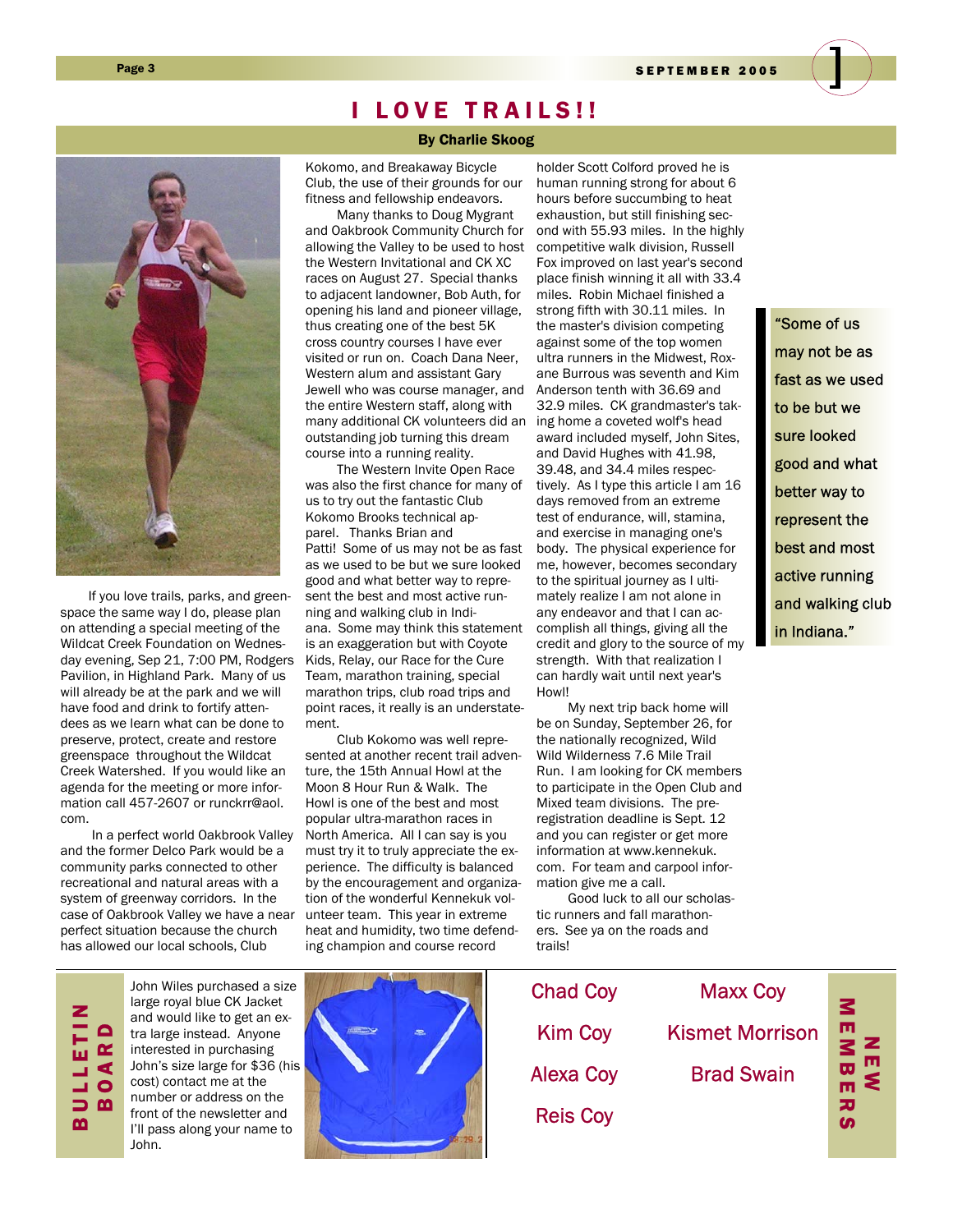

### ON THE ROADS

#### By Johnny 'O



*The tour-book reasons are valid. However, I did not run in Italy, because we WALKED 12 to 18 HOURS a day in 90- to 100-degree weather.* 

### Italy makes 'Did Not Run' list

I have traveled throughout the world, and I have managed to run in almost all the places I have visited, even areas considered too dangerous to be out on foot. Surprisingly, I just added Italy to my "Did Not Run" list.

 I have dodged snakes and lions in Africa; street people and youth gangs in Bangkok, Manila and Panama City; North and South Koreans along the DMZ; and the Khmer Rouge and its ruthless leaders in Cambodia.

I, however, did not challenge the KGB while in Moscow, Leningrad, and Ubekastan just before the Big Red Gulag crumbled. In those days, you had to stay at a "Tourist Hotel," and you had to relinquish your passport when you registered for a room. The KGB still had enough teeth so that "Big Brother" was everywhere, including your room. I heeded sound advice not to be caught on the streets alone and without official identification, so my early morning runs were walks inside the hotel.

This summer, Anne and I joined her brother, Chas, and his wife, Stephanie, on a 16-day self-tour of Italy. We flew to Rome, and traveled by train to the Amalfi Coast, Florence, Cinque Terre, and Venice.

The tour books warned against running in Rome because of the chaotic motorbikes and cars that make the former capital of the Western World, in the words of one Italian cab driver, a "giant garage"; in Florence because the streets are crowded with pedestrians and bicyclists; Venice because everyone gets lost on its narrow passageways; and in Cinque Terre and Amaffi because all their roads go up never-ending, steep mountains.

The tour-book reasons are valid. However, I did not run in Italy, because we WALKED 12 to 18 HOURS a day in 90- to 100-degree weather.

Even though we climbed all Seven Hills of Rome in our four-day stay, we only scratched the surface of the city's artistic and architectural masterpieces, classical ruins, and extravagant baroque churches and piazzas. It was wonderful to walk,

because the city's 2,700 years of history and its beautiful people were on display everywhere we looked. I cannot recall one "dull" street or moment.

We were especially impressed by the football stadium-like Colosseum, where 70,000 spectators once watched gladiators fight to the death; the Roman Forum, where Western civilization was born; the Borghese Museum and Gallery, where we were struck by the beauty of Canova's "Venus Victrix," a sculpture of Pauline Bonaparte, Napoleon's sister; St. Peter's Square that can hold 400,000 people; St. Peter's Basilica that covers 18,000 square yards, extends 212 yards in length, carries a dome that rises 435 feet and measures 138 feet across its base, and where five of Italy's greatest artists – Donato Bramante, Raphael, Baldassare Peruzzi, Antonio Sangallo the Younger, and Michelangelo – died while working on its construction; and the Sistine Chapel, where are necks craned to study Michelangelo's painting of Bible stories before Christ on a 10,000-squarefoot ceiling, and his guided tour of hell in the "Last Judgment" on the chapel's altar wall.

After Rome, we took a break from art museums and churches and traveled by train south of Naples to the Amalfi Coast, where rocky cliffs plunge into the sea and white houses and lemon trees terrace the hills. We stayed in Positano, where author John Steinbeck lived in 1953; where everything is stairs; and where the blue, clear water in the small bay nuzzles a beach of pebbles. One evening after dinner near the beach, we started climbing steps to see where they would lead us. A halfhour and surely 1,000 steps later, we were at a church high above Positano. The view was magnificent.

From Amalfi, we went to Florence and walked in the footsteps of Michelangelo. Florence is Michelangelo's hometown and some of his finest creations remain there. My highlight was "David," a towering but graceful statue sculptured by Michelangelo at age 26

from a leftover block of marble that had been ruined by another artist. As I sat and studied "David," I was struck by its detail and lifelike qualities.

Another Florentine delight was the Piazzale Michelangelo. We had to climb a series of ramps and stairs to the Piazzale, but we were rewarded with a spectacular view of Florence and the hills around it.

Cinque Terre was another break from the museums. Its collective community of five fishing villages perched on bluffs above the sea is part of the Italian Riviera. Four rocky and rugged trails were the only links between the towns until 1970 when a narrow, winding road was constructed. Today, a train also connects the towns, but it is the trails that provide dramatic views of the coastal scenery.

We started at daylight on a trail from Vernazza, where we were staying, to Monterosso. This trail is considered the most difficult of the four and a sign said it would take 90 minutes to cover its one-mile. Our intention was to have breakfast in Monterosso, take the train back to Vernazza, and then hike the three easier trails.

Two hours, a mountain and no village later, we found ourselves on the narrow, busy highway. We had taken a wrong turn. A highway sign read: "Cinque Terre 11K." Instead of facing speeding cars on the highway, we retraced our steps back over the mountain. Our return trip took only 90 minutes because most of it was down hill and "hunger" quickened our steps.

 After lunch, a determined Anne, Chas, and Stephanie hiked the narrow trail to Monterosso, experiencing a thunderstorm, while I sat on the beach enjoying cold beverages and the physical beauty of the beach scene.

Built entirely on water, Venice, with its canals and narrow, twisting streets, certainly is unlike any other city. We were warned that it would smell, but only experienced that unpleasantness once at dinner near a neighborhood canal.

 Comparing the histories of Venice's and the United States' democracies is intriguing. Venice's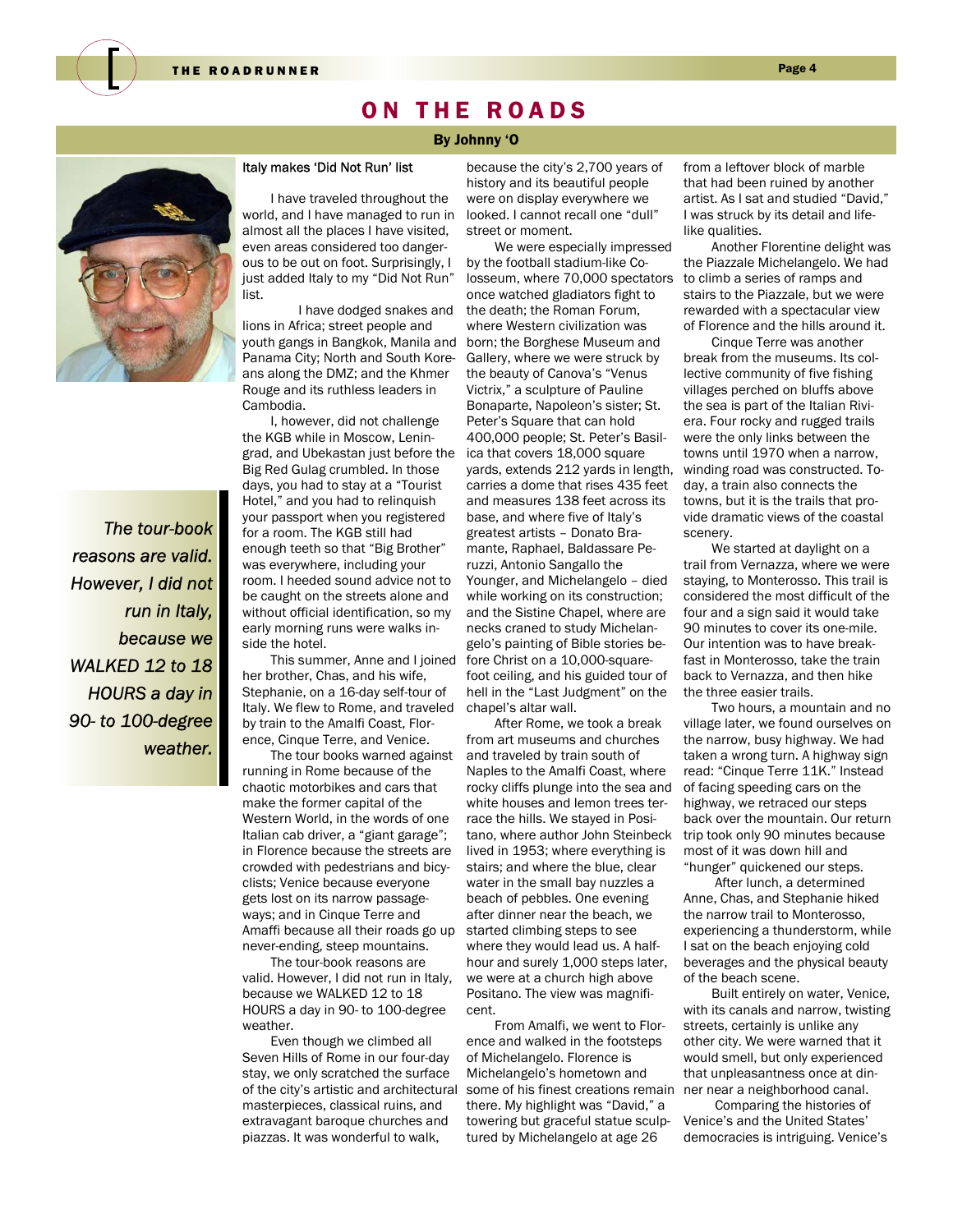### ON THE ROADS (CONT)

participatory democracy began in 700 A.D. Its Great Council once had 2,000 members. Originally, the Council members were elected. By the 13<sup>th</sup> Century, the wealthy inherited the seats from their ancestors. By the 14th Century, the Great Council allowed a Council of Ten to rule the country.

The Palazza Ducale was fascinating to tour because it served as the Venetians' White House, Senate, Court, torture chamber, and prison. The Ducale sits on one end of the beautiful Piazza San Marco, which Napoleon called "the world's most beautiful drawing room." At night, three five-person orchestras, stationed in different areas on the Piazza, played classical music. We had drinks at Caffe Florian and listened to the nearby orchestra play The William Tale Overture (The Lone Ranger theme song). Florian has been opened since 1720. It is Venice's oldest café, and has served Casanova and Charles Dickens.

I did not like walking the streets of Venice, because they were so narrow and crowded. I felt like a mouse in a maze. It also is easy to get lost, because street names change each block. We just accepted that fact, and asked for directions.

One morning, we escaped claustrophobic and chaotic Venice by boat to the nearby island of Murano, where we, and just a few others, watched craftsmen make and transform glass into Venetian pieces of art. If Ven-

ice had the quiet streets of Murano, I would not hesitate to return.

#### TECHNICALLY I RAN

Although I said I did not run in Italy, a purist could claim I did on one occasion. When we would buy our train tickets, we reserved our seats. On our first train trip, we discovered that people ran to board the train because some riders sat in the first available seats and it was impossible to get them to move without the help of an English-speaking Italian. To avoid confrontations, we joined the seat stampede.

Normally, notice of what "Binerio" from which a train will depart is posted 30 minutes before it is scheduled to leave. On our trip to Venice, the notice was posted as the Venicebound train arrived at the station and within five minutes of its scheduled departure. The train was leaving from Binerio 8, which was on our right.

The mad rush of boarding passengers began immediately and it ran head-on into people getting off the train. Usually, Chas would lead our charge, but I saw daylight to the left and broke clear of the mob. I raced ahead, jumped on "our" designated car, and secured "our" seats with my bag.

Feeling a little smug that I finally beat Chas to a train, I walked back to the door to help my "slow" relatives aboard. To my horror, I saw them boarding the "wrong" train.

I shouted: "Over hear, guys!" Chas yelled back: "You're on the wrong train."

Anne screamed: "Hurry, the train is leaving."

I ran back to the seats, grabbed my bag, and jumped from the train as the door automatically closed behind me and the train began to move from the station.

I don't know where I would have ended up if I had stayed on that train, but I do know Anne, who laughed so hard she cried, will never let me live it down.

On the plane home, the thought occurred to me that my eyes have seen a lot of ugliness and hate while I served in the Army and worked in journalism, so I thanked God for allowing me to live long enough for them to see the beauty and wonder of Italy.

#### FINAL THOUGHT

My Irish eyes are smiling because I had a wonderful time walking in another country. Many Club Kokomo Roadrunners also have had great runs or walks in foreign lands. It would be fun and helpful to some our members to read about them. Please email jwiles9890@aol.com or mail to 806 S. Locke St., Kokomo, IN 46901, a paragraph or two about your favorite place or places to run or walk outside the United States.

**Arrivederci** 

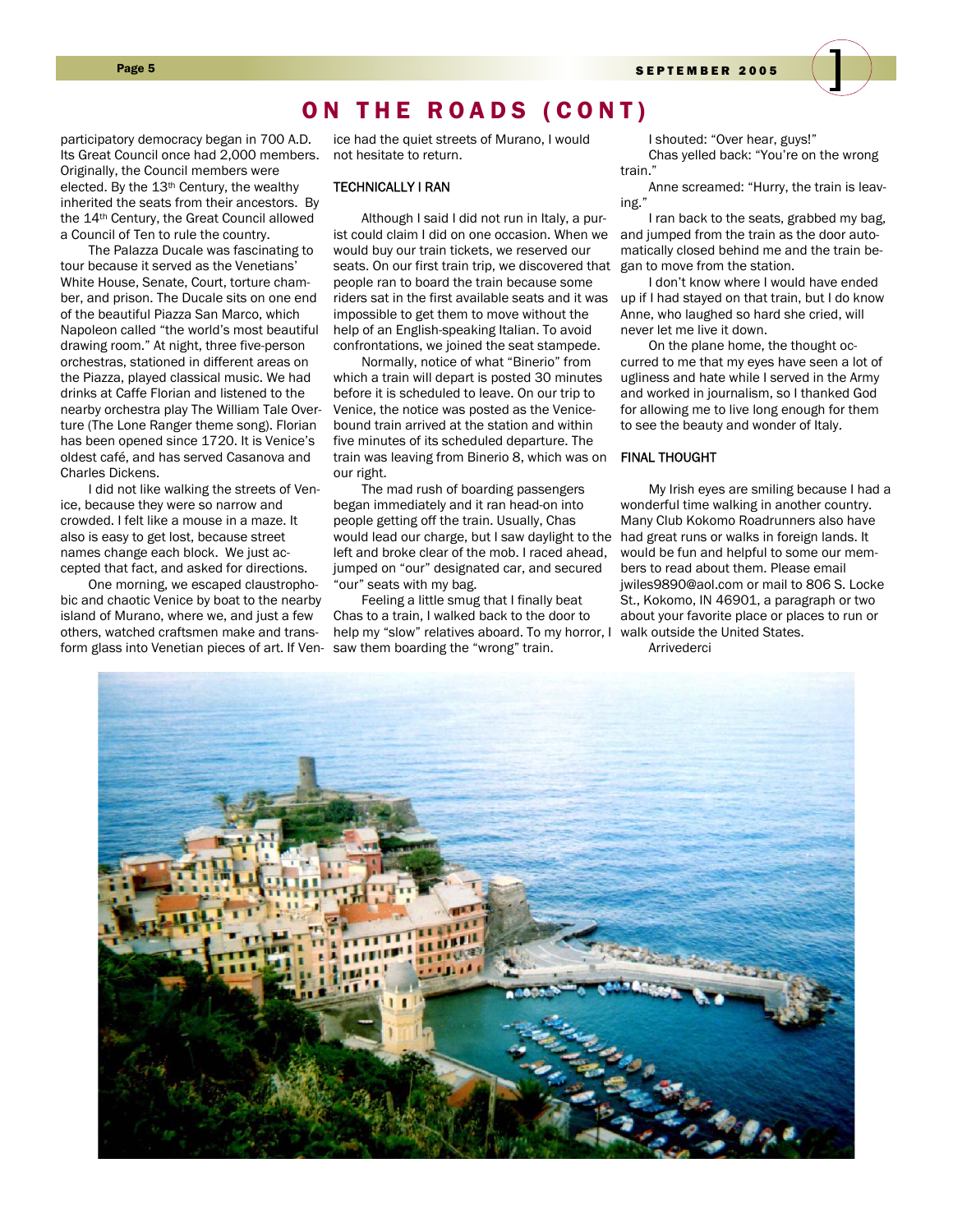

### CHAPLAIN'S CORNER

#### By Dana Neer

Affirmation and encouragement for ALL people regardless of age, gender or ability is one of our key goals as runners/walkers.

#### TREATING OTHERS WITH RESPECT

You can usually judge the character of others by how they treat those who can do nothing for them or to them. I found a story a few years ago that explains what I mean:

A lady in a faded gingham dress, and her husband, dressed in a homespun threadbare suit, stepped off the train in Boston, and walked timidly without an appointment into the Harvard University president's outer office.

The secretary could tell in a moment that such backwoods country hicks had no business at Harvard and probably didn't even deserve to be in Cambridge.

She frowned. "We want to see the president," the man said softly. "He'll be busy all day," the secretary snapped.

"We'll wait," the lady replied.

For hours, the secretary ignored them, hoping that the couple would finally become discouraged and go away. They didn't; and the secretary grew frustrated and finally decided to disturb the president, even though it was a chore she always regretted.

"Maybe if they just see you for

a few minutes, they'll leave," she told him.

He sighed in exasperation and nodded. Someone of his importance obviously didn't have the time to spend with them, but he detested gingham dresses and homespun suits cluttering up his outer office.

The president, stern-faced with dignity, strutted toward the couple.

The lady told him, "We had a son who attended Harvard for one year. He loved Harvard. He was happy here. But about a year ago, he was accidentally killed. And my husband and I would like to erect a memorial to him, somewhere on campus."

The president wasn't touched, he was shocked. "Madam," he said gruffly, "we can't put up a statue for every person who attended Harvard and died. If we did, this place would look like a cemetery."

"Oh, no," the lady explained quickly. "We don't want to erect a statue. We thought we would like to give a building to Harvard."

The president rolled his eyes. He glanced at the gingham dress and homespun suit, then exclaimed, "A building! Do you have

any earthly idea how much a building costs? We have over seven and a half million dollars in the physical plant at Harvard."

For a moment the lady was silent. The president was pleased. He could get rid of them now.

And the lady turned to her husband and said quietly, "Is that all it costs to start a University? Why don't we just start our own?"

Her husband nodded. The president's face wilted in confusion and bewilderment.

And Mr. and Mrs. Leland Stanford walked away, traveling to Palo Alto, California, where they established the university that bears their name, a memorial to a son that Harvard no longer cared about.

Our club has wonderful people who have a healthy respect for each other. Affirmation and encouragement for ALL people regardless of age, gender or ability is one of our key goals as runners/ walkers. Let's continue to model Christ's example of helping others be successful in life.





*Happy birthday Mason!* 

### BIRTHDAY LIST

| 9/16 | Jan Stucker           | 9/26 | Josh Daugherty     |
|------|-----------------------|------|--------------------|
| 9/17 | <b>Steve Kilcline</b> | 9/26 | Mason McGovern     |
| 9/17 | Sandy Knowland        | 9/28 | Anne Elliott       |
| 9/18 | Barbara Hobbs         | 9/28 | Jim Hunter         |
| 9/19 | Adam Bahler           | 9/29 | Mike Anderson      |
| 9/20 | Tim Miller            | 9/29 | <b>Kevin Sites</b> |
| 9/24 | <b>Glenn Artis</b>    | 9/30 | Carrie Lee         |
| 9/25 | Sam Williamson, Jr.   | 9/30 | Ernie Strawn       |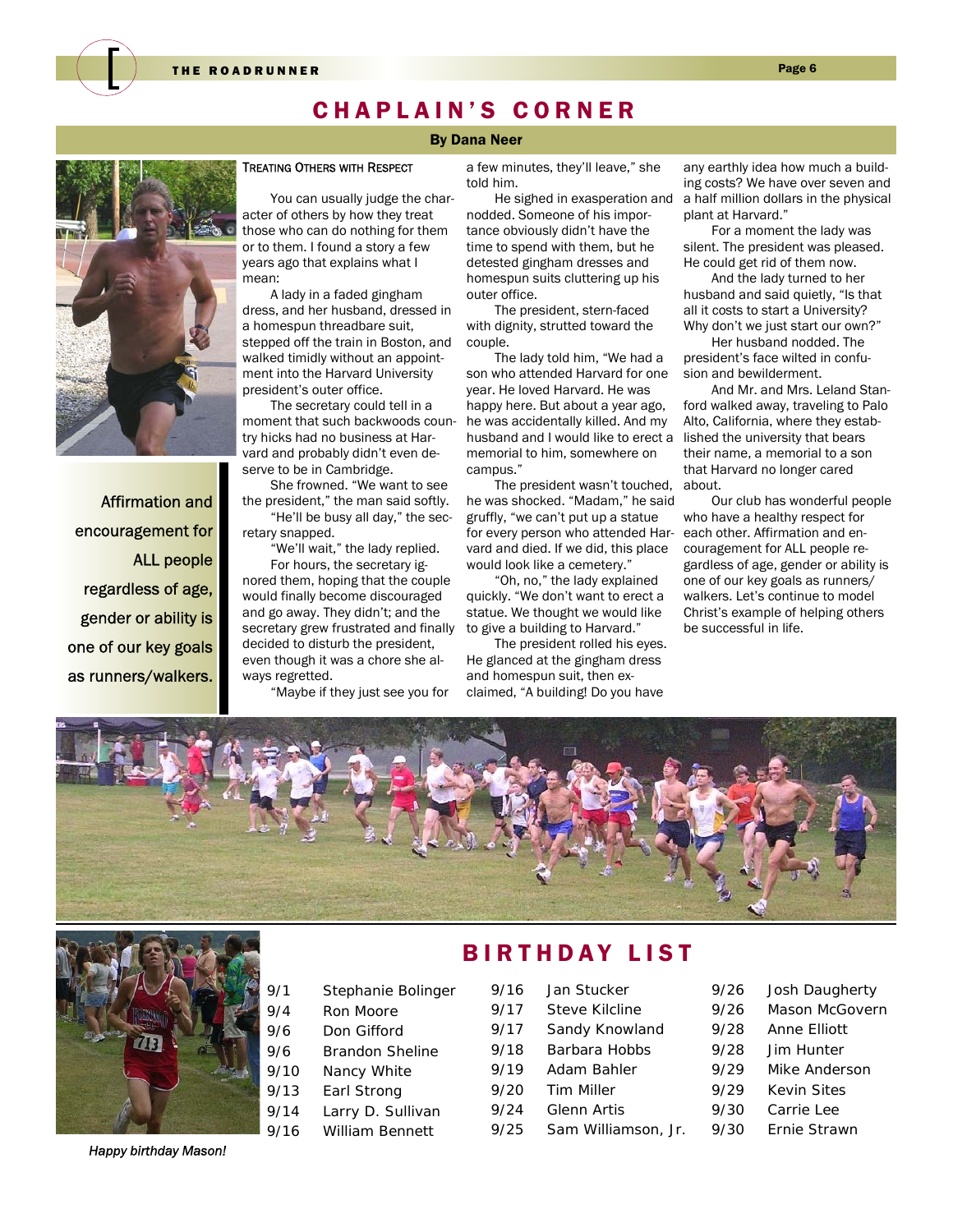#### Page 7 SEPTEMBER 2005

### MEETING MINUTES | MEET RICK WOOD

CKRR Meeting August 1, 2005 7:12 P.M.

Vice-president William Irvin opened the meeting at 7:12 P.M.

Members Present: Mark Shorter—Treasurer Brian Reinhardt—Newsletter Editor Charlie Skoog Gary Jewell Cindy Sanders Jackie Sanders Pat Robertson

#### Reports

 Financial Report given by Mark **Shorter**  Coyote Kids financially solid even with the increase in kids.

> Haynes Apperson was financially successful

 Age-graded Report Money in from sponsor Awards are in T-Shirts on order No fun run

#### Old Business

 Decrease in membership dues— 2nd vote—from \$25 to \$20 for

families and from \$20 to \$15 for adults

 Voted unanimously in favor of Voted to drop 5 points from Indy Mini 5k since the Indy Mini is no longer a required half marathon. Voted 5-2 in favor of with 1 abstain

#### CKRR Gear

 First order placed Approximately 30 members ordered gear Should be in and done within 6-8 weeks.

#### New Business

 Bulk shirt buys for all races to lower costs? Difficult to do since Haynes Ap person Festival pays for part of purchase Proposal to have volunteers to write newsletter articles for each race. Create schedule for 2006 Motion to buy singlet/short set for

individual who created logo. Voted unanimously in favor of.

Meeting adjourned at 8:20 P.M.

Next meeting September 12, 2006.



*Patti Reinhardt and Angela Minnefield show off some new club gear at the Western CC invitational. Club Member Mike Graham looks on.* 



Name: Rick J. Wood

Age (if desired): 36

Family: Wife Mendi, Children RJ(6), Ryker(4), Rachel(2)

Hometown: Rosedale, Indiana

Occupation: Production Supervisor - ITP1 Chrysler

Years Running/walking: 26 years

Reason for starting to run/walk: I am a member of the Indiana Air National Guard in Terre Haute, Indiana, for the past 17 years and counting. Being healthy is a primary focus for the Air Guard. Now, that I'm older, the weight seems to hang around more easily. I love to run and was good when I was younger and I'm using every tool available to motivate myself to get back into running condition and shed the unnecessary pounds. I have recently registered to run in the 2006 mini-marathon and I felt that the Club Kokomo Roadrunners was the first step in achieving my goal to complete the mini.

Running/walking Goals: Complete the mini-marathon; continue a healthy running regime to shed the pounds and keep my body in shape, and to get my family excited about doing the same. I know the kids would love to run with me when they are older.

Favorite Run/walk or Race: Having just begun to run, the only race I have completed as of the date of this questionnaire was the 4 mile run at the Haynes Apperson Day Run-Walk event.

Hobbies and Other Interests: I enjoy spending as much time with my family as possible, continuing my service with the Indiana Air National Guard, traveling with family and friends, weight lifting, watching NASCAR races, & woodworking.

Reason for joining Club Kokomo: The main reason for joining Club Kokomo was to get myself into running condition to complete the 2006 Indy mini-marathon. Other reasons include: motivation to stay in shape, motivate my family to follow my routine and to become better acquainted with Kokomo by meeting new folks.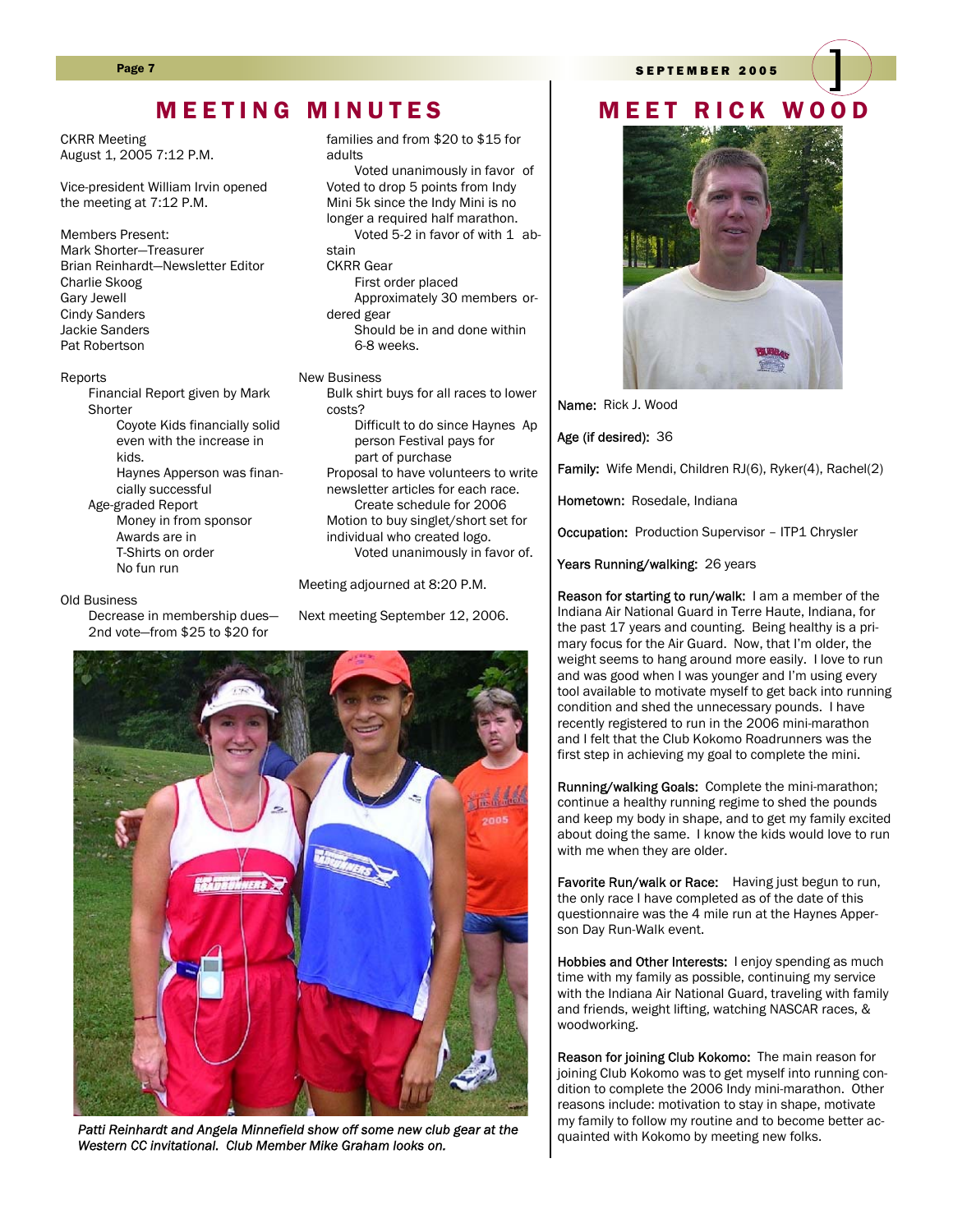

THE ROADRUNNER Page 8

### 2004-2005 CKRR POINTS STANDINGS

Races scored include the Charity Run, New Year's Eve Race, Oakbrook Valley Race, Amboy Race, Old Ben, Ultimate Challenge, Race for the Cure, Indy 500 Mini-marathon, Peru Trail Run, Jackson Morrow Run, Helping Hands 5k, Greentown Race, Relay for Life, Race for Grace, Haynes Apperson, Ironhorse, Panther Prowl, Converse Race, Age-graded, Western CC Invitational and any one marathon, one half-marathon, or one volunteer.

#### 40-44 Patti Reinhardt 19-317MH Sharon Miller 16-228HV Angela Minnefield 9-180 Roxane Burrous 10-164MH Lynn Howell 3-45 Nancy Anderson 2-20 45-49 Cassie Bauson 11-200H Cheryl Marner 8-150HV Brenda Masters 7-119HV Sandy Knowland 4-65 Pam Fisher 2-40H Carla Yerkes 2-40H Ellen Marie Nichols 2-35H Lorie Zandi 1-20H Jodie Howell 1-10 50-54 Robin Tetrault 19-296MHV Lorene Sandifur 11-210HV Joyce Pennycoff 12-207HV Robin Cole 10-120 Sara Miller 4-80H Christine Williamson 5-79V Rhenda Acton 5-75V 55-59 Karmen Glaspy 11-205HV Doris Griffith 3-60HV Kathy Barnett 2-20 Lien Koztecki 1-20 Anne Wiles 1-20V Shirley Wilson 1-20H Toni Rethlake 1-10 60-64 Susan Gerhart 3-52H Trudy Pierce 2-35H Sarah Kleinknight 1-20H Kathleen Leach 1-20 MEN 0-12 Quinn Reinhardt 12-215V James Longwith 11-177V Josh Revils 11-172V Levi Fouch 2-32 Keith Bauson 2-30 Leighton Adair 1-20 13-19 Mason McGovern 6-82 Daniel Riffe 5-67 Jesse Bauson 5-64H Bryan Phillips 3-60 Jordan Brown 3-45 Jordan Lee 3-40 Peter Bauson 4-39 Adam Bahler 2-22 Devin White 2-22 Alec Digard 1-20V Steve Peugh 1-20 Matt Tetrault 1-20V Wesley White 1-20V Brett Sanders 1-10 20-24 Mark Eads 7-104 Josh Daugherty 5-100 Seth Daugherty 5-95HV Ryan Hurlock 4-75 Eric Newman 3-42 Kevin Callaghan 2-35V Michael Anderson 1-20 25-29 Kevin Sites 9-170H Matt Yarosz 5-100 Ryan Woolever 1-20 30-34 William Irvin 16-275HV Jeff Kuczera 11-220H T.A. Weber 9-137H Keith Hill 7-98H David Reinagle 4-42 Vernon Graves 2-18 Ravi Nagaragu 1-8 35-39 Mike Graham 19-319HV Anthony Campbell 6-112H Ron Moore 6-105 Andrew Maibaum 4-60 Shawn Mayfield 1-20 Rick Wood 1-20 Chuck LaDow 1-15 40-44 Gary Jewell 14-255 Byron Bundrent 15-234H Brian Reinhardt 13-189MHV Dana Neer 10-184HV Mark Webster 6-97HV Ken Swinehart 6-91V Kim Lee 5-58 Tony Kirgis 3-52HV 45-49 Ray Tetrault 19-291MHV Al Hochgesang 12-220H Eric Mathew 13-199H Earl Strong 12-178HV Brent Marner 5-78H Russ Hovermale 5-73 Bill Bauson 5-58H Matthew Bolinger 4-50H Jerry Meiring 5-45 David Gardner 2-40H R.J. Kerr 2-40V Kenny Bennett 1-20V Greg Townsend 1-20V John Anderson 2-15 Jeff Hemmeger 1-8 50-54 Charlie Skoog 17-278MHV Chuck Masters 14-270MH Mark Shorter 19-265H John Sites 14-232MHV Mike Deardorff 14-195MHV Steve Wand 8-94HV Michael Campbell 5-75MH Dave White 6-73H Don Gifford 4-57H Rex Piercy 3-48V Larry Grant 3-33H Karl Stoneking 2-27H Mike Rethlake 1-10 55-59 Ricke Stucker 16-310MHV Ed Oliphant 12-210H Tom Miklik 14-199MH Sam Williamson 11-167H David Hughes 11-162M Fred Chew 5-69H John Wiles 3-48V Phil Leininger 2-30H Garry Hill 1-7 60-64 Stan Shuey 18-286V Bill Barnett 12-220H Dale Sullivan 9-152H Jim Burrous 8-113H Doug Mankell 6-74H Ernie Strawn 1-10 65-69 Robert Cupp 14-240V John Norris 11-220MV Dick Summerton 2-24 Charles Johnson 1-20H Runners WOMEN 0-12 Waverly Neer 5-100 Shelby Revils 6-87V Kierra Howell 3-50V Kayla Reinagle 2-35 Mindy Tetrault 1-20V Zoe Irvin 1-10 Lauren Weber 1-10 13-19 Vanessa Lorenz 13-184 Amber Longwith 11-140V Anna Hurlock 6-120 Sarah Bauson 8-109H Laura Bauson 7-92H Tiffany Williams 5-62 Megan Tetrault 4-57 Annina Gruber 3-55 Nicole Parry 3-42 Erin Talbert 2-29V Becky Elliott 1-10 Felicia Fiacco 1-8 Sarah Lee 1-6 20-24 Michelle Tetrault 8-142V Grace Bauson 5-85H Stephanie Miller 3-60V Christan Bahler 1-20 Ashley Taflinger 1-20 Diana Anderson 2-15 25-29 Kelly Wright 18-340MHV Allison Irvin 12-179H Shannon Reinagle 10-155HV Justine Eads 8-116 Karen Bush 1-15 30-34 Nicole Peel 9-170MH Lisa Jones 9-137H Jeanette Merritt 9-126V Heather Weber 7-125V Amy Graves 3-47H Lisa Stucker 3-45 Julanne Packard 3-44 Robyn Pagington 1-20 35-39 Gina Sheets 14-252MHV **Walkers** WOMEN Jill Parry 2-24 M E N

Tami Moore 10-146H Teresa Long 4-65H Kim Anderson 3-55 Angie Banush 3-52H Tracy Carden 1-15

Matthew Robertson 10-148 Sam Williamson, Jr. 10-127 Michael Marley 6-115 Brandon Sheline 7-106 Tony Robinette 6-84

Dan Lutes 3-50MH Terry Bogue 2-40H Jack Lotzgeselle 2-32H Mike Jones 2-30H Brad Swain 1-12

#### 70+

Bill Heck 11-210V Milt Brown 6-90V

Mary Miller 20-380H Amanda Pena 18-275V Debbie Riffe 18-210V Pat Robertson 19-182HV Cynthia Sanders 17-142V Jane Inman 8-110HV Raye Jean Swinehart 7-94HV Sylvia Burgin 10-88 Marsha Daugherty 7-84V Amy Revils 8-81V Edwina Faust 9-70 Helen Brown 3-40V Renee Minnefield-Black 3-31 Karen Jewell 2-30V Barb Hobbs 2-30V Sona Camp 2-27V Debra Bowman 2-23V Geana Moore 1-20 Sue Smock 1-20H Jan Stucker 1-20 Diane Gifford 2-18 JJ Schmitt 1-12 Jayne Newton 1-7

Jerry Lambert 19-289HV Rick Spencer 14-270HV Tim Taflinger 19-226 Keith McAndrews 15-224HV Jackie Sanders 18-166V Robin Michael 12-126H Steve Inman 9-115HV Tim Revils 9-104HV Melvin Hobbs III 4-70HV Russell Fox 5-64 Toney Lorenz 4-45 Jack Sanders 2-30 Dave Woelfel 2-26V David Plantenga 1-20V John McGinty 2-16 Stephen Newton 1-6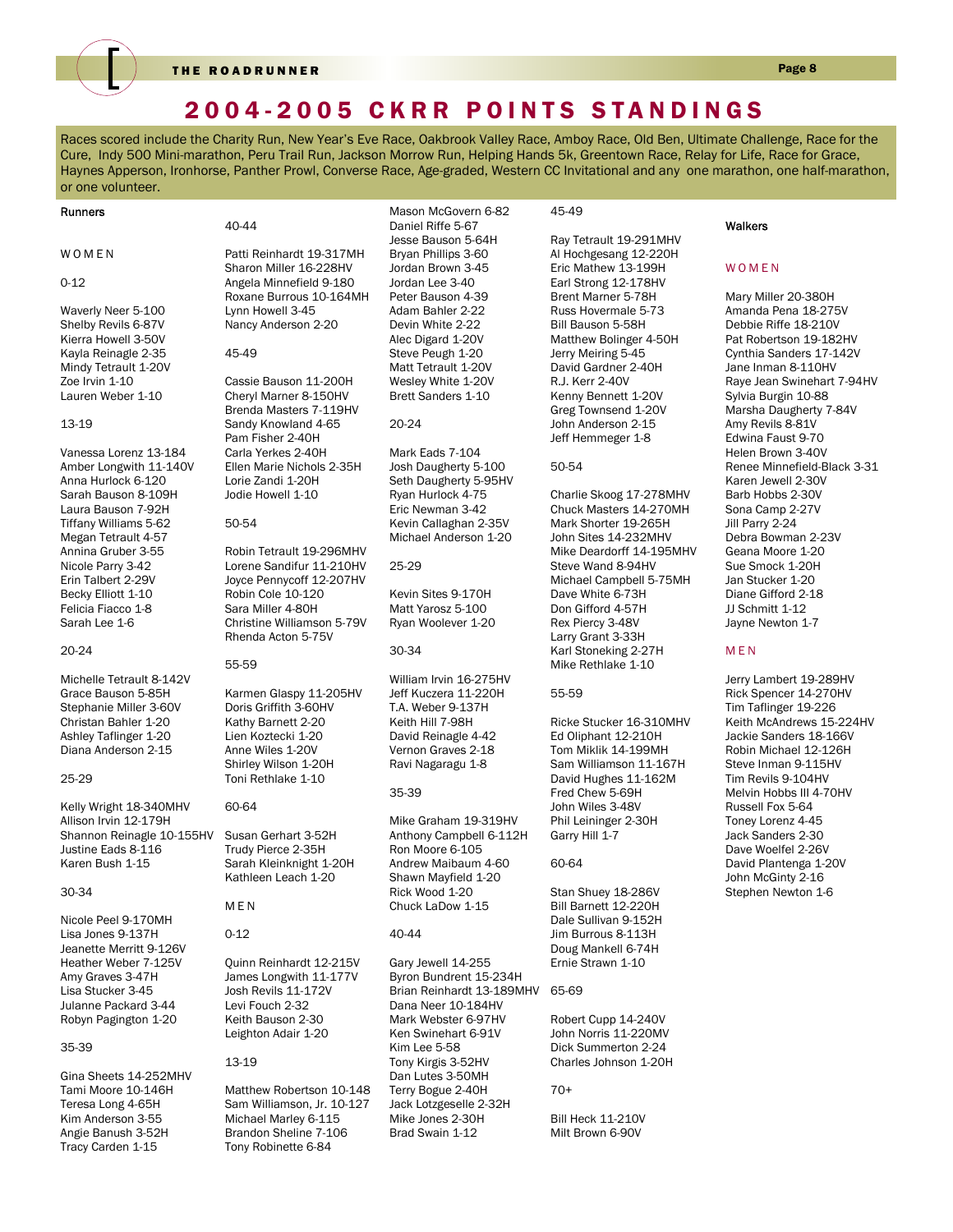John Norris 5k Run/Walk Saturday, August 08, 2005 Converse, IN

 1. Fred Miller 15:49 2. Bryan Phillips 15:52 4. Josh Daugherty 16:20 7. Michael Marley 16:49 8. Gary Jewell 16:59 11. Jeff Kuczera 17:18 12. Brandon Sheline 17:21 13. Byron Bundrent 17:31 14. Devin White 17:49 18. Tony Robinette 18:28 19. Mason McGovern 18:37 22. Chuck Masters 18:50 24. Matthew Robertson 18:57 25. Brad Swain 19:33 26. Sam Williamson, Jr 19:50 28. William Irvin 20:29 29. Kevin Sites 20:37 31. Annina Gruber 20:43 33. John Sites 20:56 35. Kelly Wright 21:08 37. Charlie Skoog 21:27 38. Angela Minnefield 21:34 39. Keith Hill 21:47 40. Nicole Parry 21:57 43. Mark Shorter 22:13 44. Ron Moore 22:18 46. Tiffany Williams 22:21 48. Ricke Stucker 22:35 52. Bill Barnett 22:56 53. Mike Daugherty 23:06 55. Vanessa Lorenz 23:24 56. Mike Deardorff 23:27 57. Gina Sheets 23:38 59. David Hughes 23:39 61. Brent Marner 23:44 62. Cheryl Marner 23:46 67. Stan Shuey 24:20 68. Sam Williamson 24:35 70. Russell Hovermale 24:44 71. Kim Lee 24:52 73. Mark Eads 25:13 74. Tami Moore 25:22 77. Dale Sullivan 25:43 84. Bill Heck 26:57 86. Justine Eads 27:15 87. Brenda Masters 27:20 90. Michael Graham 28:33 93. Doug Mankell 29:52 94. Christine Williamson 30:35 96. Bob Cupp 30:50 99. Marsha Daugherty 31:43 100. Robin Cole 31:50

#### 107. Karmen Glaspy 39:01 108. Sharon Miller 40:33

#### Walk

| 1. Rick Spencer 30:45  |
|------------------------|
| 2. Jerry Lambert 32:55 |

- 3. Tim Taflinger 33:07
- 4. Mary Miller 33:21 1st Female 6. Steve Inman 35:45 7. Amanda Pena 36:30 8. Robin Michael 38:55 9. Jill Parry 39:24 10. Jane Inman 39:47 12. Renee Minnefield-Black 41:18 15. Debbie Riff 43:15 16. Sylvia Burgin 46:02 17. Pat Robertson 46:11 18. Jackie Sanders 50:12 19. Cynthia Sanders 50:18 Mile Fun Run 5. Allison Minnfield-Black 13:20 2005 Club Kokomo Age Graded Races Saturday, August 13th, 2005 Highland Park, Kokomo, IN 4 Mile Age Graded Run Place Name age Clock Split<br>1. Gary Jewell 43 29:53 22:5 1. Gary Jewell 43 29:53 22:53 2. Carla Yerkes 45 30:13 27:28 3. Byron Bundrent 45 30:18 23:33 5. Michael Marley 19 31:48 23:03 10. Dana Neer 42 32:06 24:51 12. Ryan Hurlock 20 32:33 23:33 15. John Norris 67 32:47 31:17 16. Devin White 15 32:58 25:13 17. Matthew Robertson17 33:24 25:09 18. Anna Hurlock 16 33:44 28:29 20. Ricke Stucker 57 33:48 29:48 21. Eric Matthew 46 33:57 27:27 22. Stan Shuey 64 34:11 31:56 23. Ed Oliphant 59 34:20 30:50 25. Lorene Sandifur 51 34:34 33:19 27. Mark Shorter 53 34:44 29:44 33. Tiffany Williams 16 35:31 30:16 36. Patti Reinhardt 41 36:06 32:21 37. Jesse Bauson 16 36:31 28:31 40. Ray Tetrault 48 36:48 30:48 41. Vanessa Lorenz 16 36:58 31:43 42. Cassie Bauson 46 37:09 34:39 43. Mike Deardorff 51 37:18 31:48 46. Tom Miklik 55 38:08 33:38 48. Sarah Bauson 19 38:39 32:09 49. Laura Bauson 18 38:43 32:28 50. Robin Tetrault 51 38:44 37:29 52. Joshua Revils 9 38:50 35:50 56. Kevin Sites 26 39:20 29:35 60. Bob Cupp 69 40:52 39:52 64. James Longwith 10 41:23 37:23 66. Rick Wood 36 41:59 33:59 69. Justine Eads 25 44:08 36:38 70. Peter Bauson 13 44:13 37:58 71. William Bauson 46 44:24 37:54 72. Lisa Stucker 32 44:27 38:27 73. Robin Cole 74. Amber Longwith 18 44:49 38:34 77. Michael Graham 39 46:46 39:01

78. Megan Tetrault 18 51:57 45:42

RACE RESULTS

Page 9 SEPTEMBER 2005

5K Walk

| Place Name                           | Age  | Clock    |
|--------------------------------------|------|----------|
| 1. Rick Spencer                      |      | 51 31:43 |
| 2. Keith McAndrews                   | 49   | 32:41    |
| 3. Tim Taflinger                     |      | 54 33:37 |
| 4. Mary Miller                       |      | 45 34:07 |
| 5. Jerry Lambert                     |      | 69 34:43 |
| 6. Toney Lorenz                      |      | 56 39:04 |
| 8. Amy Revils                        |      | 37 44:00 |
| 9. Timothy Revils                    |      | 41 44:01 |
| 10. Sylvia Burgin                    |      | 60 45:00 |
| 11. Edwina Foust                     |      | 62 47:08 |
| 16. Jackie Sanders                   |      | 54 50:28 |
| 17. Cynthia Sanders                  | 50 - | 50:34    |
| 2005 Western Invitational Open Cross |      |          |
| <b>Country Meet</b>                  |      |          |
| Saturday, August 27th, 2005          |      |          |
| Oakbrook Valley, Russiaville, IN     |      |          |
|                                      |      |          |
| 1. Chris Williams 17:52              |      |          |
| 2. Jeff Kuczera 18:16                |      |          |
| 8. Ryan Woolever 22:30               |      |          |
| 9. Charlie Skoog 22:48               |      |          |
| 10. Mark Shorter 23:49               |      |          |
|                                      |      |          |

- 11. Jordan Lee 23:50
- 12. Angela Minnefield 23:52
- 13. Ricke Stucker 24:28 14. John Sites 24:51
- 15. Ray Tetrault 25:05
- 16. John Norris 25:39
- 17. Stan Shuey 26:10
- 18. Lorene Sandifur 26:32
- 19. Kim Lee 27:01
- 20. Cassie Bauson 27:11
- 21. Patti Reinhardt 27:31
- 22. Quinn Reinhardt 28:38
- 23. Bill Heck 29:02
- 24. James Longwith 29:44
- 25. Chuck Masters 29:57 (started 8
- minutes late)
- 26. Robin Tetrault 30:58
- 27. Michael Graham 31:34

28. Eric Matthew 36:20 (started 13 minutes late)

#### 4K Walk

1. Rick Spencer 25:46 2. Keith McAndrews 26:26 3. Tim Tafflinger 26:51 4. Jerry Lambert 27:15 5. Mary Miller 27:41 6. Amanda Pena 30:01 7. Steve Inman 30:49 9. Jane Inman 34:33 10. Debbie Riffe 36:11 11. Edwina Foust 39:28 12. Pat Robertson 40:04 13. Jack Sanders 43:05 14. Cindy Sanders 43:10

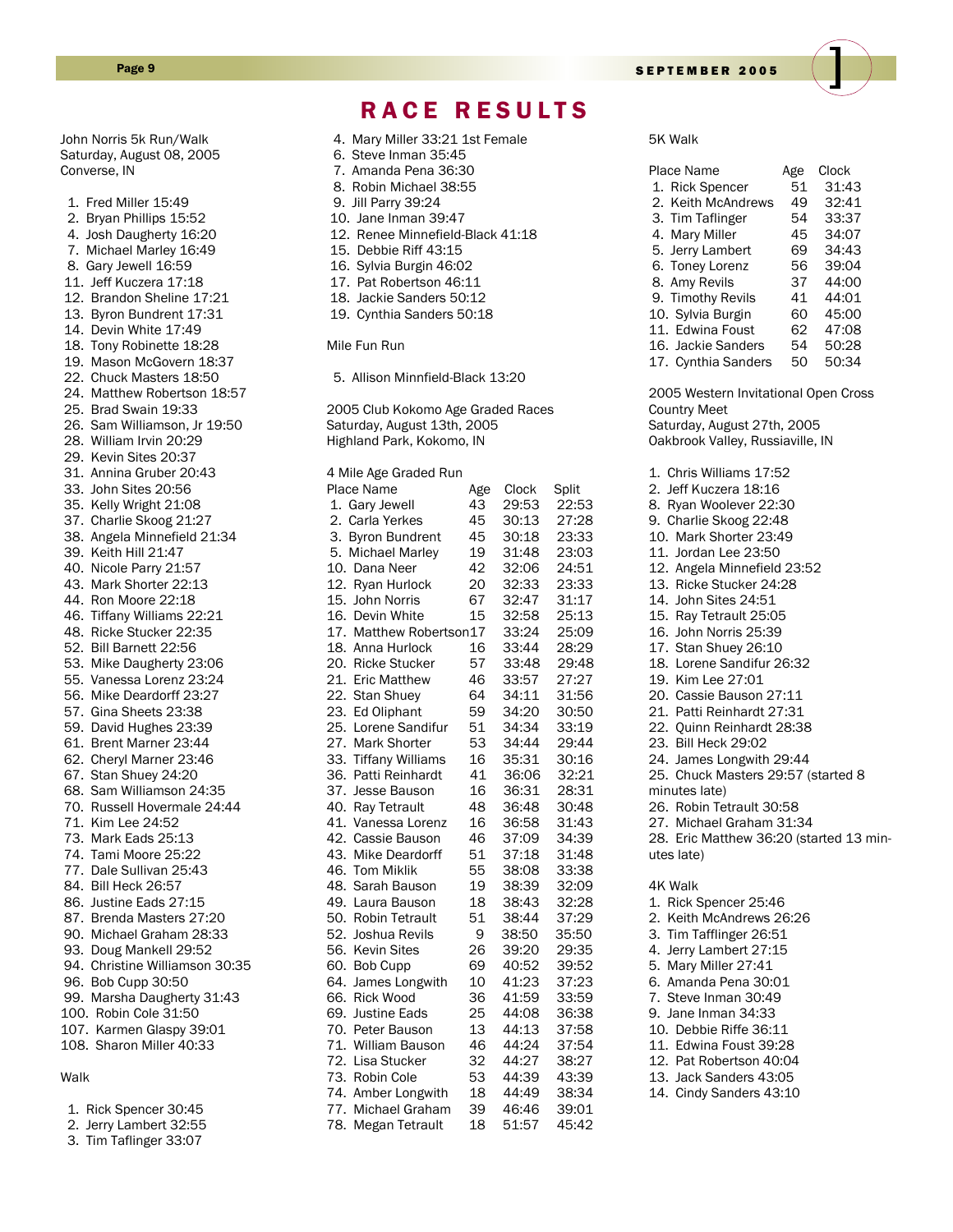

THE ROADRUNNER Page 10

### RACE CALENDARS

September 24 11th Kokomo Symphony 5K Run/Walk Time: 9 AM Location: Highland Park

October 08 Cole Porter 15K Run/5K Run/ Walk Time: 8:30 AM Location: Peru, IN

October 15 Norris Insurance 5 Mile Run/5K Walk Time: 8 AM Location: Bunker Hill, IN

November 12 CKRR 4 Mile Run/5K Walk Time: 9 AM Location: McKinley School

November 24 CKRR Thanksgiving Day Fun Run Time: 8 AM (non points) Location: Highland Park

December 3 Charity Run Time: 1 PM Location: UAW Local 685 September 10th Ranger Run 5K/10K Reynolds, IN 2nd Annual Run Race site: Reynolds Town Park Start time: 8AM Event director: Ralph Zarze e-mail: footrace1@yahoo.com web site: http://reynoldsparks. tripod.com

September 17th Freedom Run 5-miler Marion In Location: National Guard Armory 4th and SR 18 Start time: 7:15 AM email: Robert.McCallum@in. ngb.army.mil

#### September 17th Apple-Popcorn Festival 5K/10K

Brookston, IN 26th Annual Run Race site: 8th and South Streets Start time: 9AM Event director: Floyd Garrott e-mail: fgarrott@dcwi.com

#### September 24th BeeBumble 5K Run/Walk

Burnettsville, IN 6th Annual Run Race site: Bee Hive Community Center, corner of Sixth & Logan Streets Start time: 8AM Event director: Jeff Saylor e-mail: jeffs@sugardog.com web site: http://www. beebumble5k.org

### JEWELL TAKES AGE-GRADED



#### *Gary Jewll on his way to his agegraded win.*

In a race that in years past has been dominated by the very young or those that have seen more sunrises than most of us, a middle-aged race director Gary Jewell was able to run away to the of running!

#### By Brian Reinhardt

crown this year. He had to work hard for it as he didn't catch club runner Carla Yerkes until the final four hundred yards. Other top finishers from Club Kokomo were Byron bundrent in 3rd, Michael Marley in 5th, and club chaplain Dana Neer in 10<sup>th</sup>. Quite an impressive showing as club runners took five of the top ten places.

As can be expected in the middle of August it was plenty warm and humid again this year. The oft passed water stop was a hub of activity as Amanda Pena and Debbie Riffe worked hard trying to keep runners hydrated.

Since I'm still "gimpy" I had camera in tote and managed to capture a few good shots of some of our runners. Surprisingly, I even managed to capture a smile or two between breaths of very wet air. How exactly some people can smile and run is something that I've failed to figure out in my 15 years



*Carla Yerkes ran to a second place finish again this year.* 

Congratulations Gary on a great performance and congratulations Club Kokomo on a whole slew of terrific performances.

### OTHER RACE RESULTS

Race the Pace Car 5k August 5, 2005 Kansas City, KS 1. Matthew Noonan 15:18 86. James Longwith 25:34 129. Amber Longwith 28:17 184 Runners

KJZZ/Desert Morning News Marathon/10K July 25, 2005 Salt Lake City, UT Marathon 1. Jonathan Ndambuki 2:22:30 1w. Irina Bogacheva 2:42:37. 310. Roxane Burrous 4:22:54 592 Finishers  $10k$ 1. Teren Jameson 28:32

1w. Emily Jameson 32:30 871. Jim Burrous 52:21 2004 Finishers

The next club gear order will be submitted to the vendor on November 1, 2005 providing we have at least the minimum of \$500 worth of gear to order. You should be able to get a good look at the gear as a number of club runners and walkers are now wearing it and decide if you'd like to order some as well. Use the form attached to the August newsletter or email me and I'll send you one.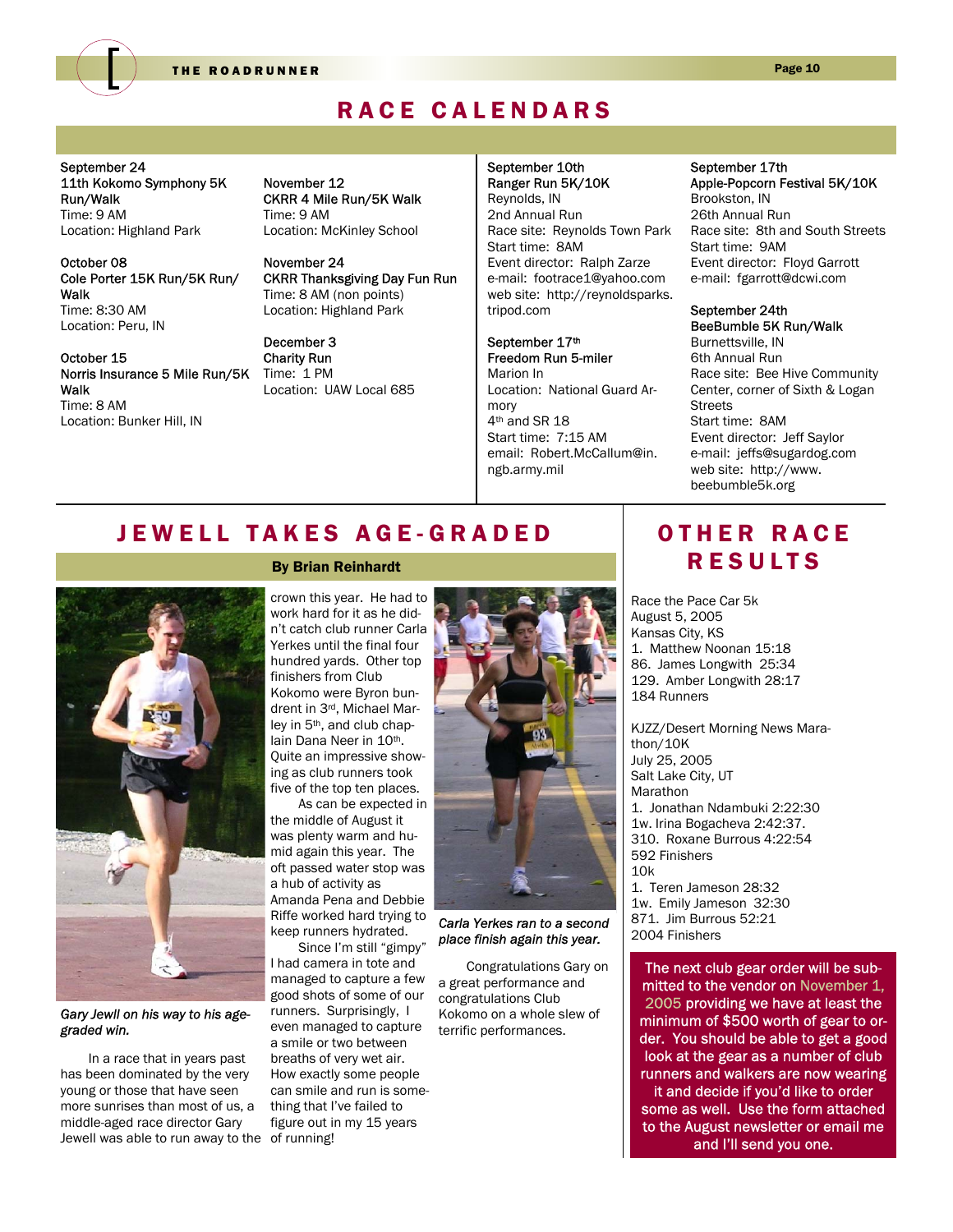Page 11 SEPTEMBER 2005

### VISION BECOMES REALITY

By Brian Reinhardt

Jeff Kuczera and Angela Minnefield were to top runners at the recent Western CC Invitational 5k Fun Run. Rich Spencer and Mary Miller took home the wins, respectively for the 4k walk. But that's not the real reason people showed up to run and walk on this day.

The real events were the 4 high school cross country races on one of the most beautiful courses that you'll ever run. The vision that Dana Neer had and the drive needed to make this become a reality amaze me. He didn't go it alone and had lots of help, specifically Gary Jewell with lots of back breaking work, but his dream to give He thanked us? To his kids and the kids from other schools a great place to compete came to fruition on Saturday.

Not a lot seems more exciting to me than to see a bunch of kids just having an absolute blast. It wasn't all fun – the course was very tough and demanded some serious effort, but in the end and after some time to

reflect I suspect that we'll find out that each one of those kids had something positive

to say about it. Dana called me this week to thank Patti and I for our help and to ask me what I thought of the events and I almost had to laugh. be honest that's the kind of man that Dana is, but I thought it much more appropriate to thank him for having a dream – not for him – but for what

will one day be thousands of kids that get to run

free on the grounds of Oakbrook Valley. Thank you Dana for letting us all share in your premiere.

*Valley course.* 

 The course will be more crowded next year as the word gets out about these races so I'll probably wish I hadn't been hurt and been able to run the course this year and straighten out the turns a bit, but my walk of the course will have to do for now. It gave me extra time to enjoy it and enjoy some time with my wife as we strolled along and talked – about the beauty of the course – surprise, surprise! Her and Quinn had already run it and loved it so I just had to see if for myself.

 Not only will in be more crowded next year for these events, but Dana also told me that the Mid Indiana Conference meet has been moved to Oakbrook Valley from Maconaquah because the coach at Maconaquah loved the course so much. That says quite a bit, doesn't it?

Thank you again Dana, for your

enthusiasm for doing what you love – teach-

ing kids, being a friend, and inspiring us all to follow more closely in our Creator's footsteps.

*Bill Heck nears the finish line.* 

There are a number of opportunities to get together with other club runners on a regular basis. I'll try to put together a schedule of when different groups meet so that each of you has an opportunity to run with others. Some that I already know about are Sunday mornings in Highland Park where runners meet starting a 6:00 A.M. and meet every half hour until 7:00 A.M. Another is Wednesday evening in Highland Park at both 5:00 and 5:30 P.M. at Old Ben. In the cooler months we also meet in Highland Park at 1:00 P.M. on Sundays. If you'd like me to add other times just let me know.



*Club runner Tiffany Williams competes for Kokomo High School in the recent Western CC Invitational.* 



*Steve and Jane Inman enjoy the challenging, but beautiful Oakbrook*